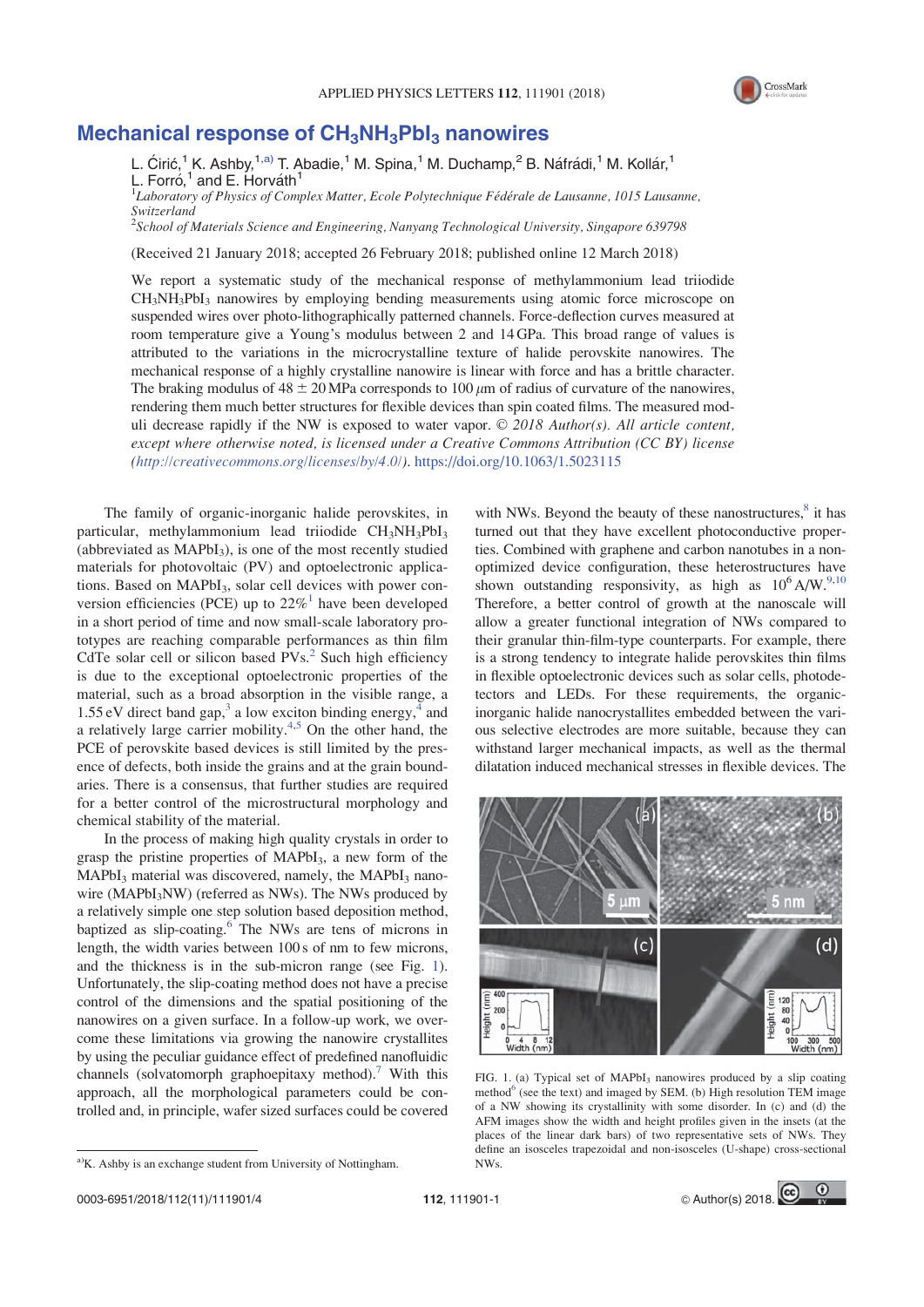

FIG. 2. Schematic representation of the workflow of preparation of suspended nanowires over trenches produced by photolithography. (Left) Once the trench is produced, the substrate is covered by ZEP and (middle) on its smooth surface MAPbI<sub>3</sub>NWs are synthesized by the slip coating method. (Right) The next step consists of slowly dissolving the ZEP, where some of the NWs are bridging the trenches. From this point, the surface is scanned by AFM to locate the NWs and to determine their geometry. In three-point bending measurement with the AFM tip, the mechanical response of MAPbI<sub>3</sub>NWs is determined.

nanowire form of halide perovskites can be regarded as an ideal platform for such applications. Therefore, it is of prime importance to understand the mechanical response of NWs under mechanical loads, namely, the Young's modulus  $(E_Y)$ , the resilience modulus and the flexure modulus. Here, we report the measurements of these moduli for MAPbI<sub>3</sub>NWs at ambient temperature in a controlled atmosphere.

The preparation of MAPbI<sub>3</sub>NWs is described elsewhere. $6$  A representative population of NWs is shown in Fig.  $1(a)$ . The concentration of the MAPbI<sub>3</sub> solution from which the NWs are processed influences the mean value in NWs size distribution, which could be relatively large, from tens of nanometers to few microns in width, as shown in Fig.  $1(a)$ . The crystallinity of the NWs is shown by the HRTEM image shown in Fig. 1(b). The NWs usually exhibit an isosceles trapezoidal cross-section [see Fig. 1(c)]; however, some of them appear as if two parallel NWs were joint at the middle [called as U-shaped cross section, see Fig. 1(d)]. Due to the spatial constraints during growth, the structure of these latter NWs can show a higher mosaicism.

It is well known that  $MAPbI<sub>3</sub>$  is sensitive to water vapor and this is also valid for the NW form. Exposed to air of high relative humidity  $(RH > 40\%)$ , the material degrades and the crystallinity is lost. Most of the measurements were performed in dry nitrogen atmosphere  $(RH \le 15\%)$ .

The three-point bending method which is applied for measuring the mechanical response of filamentary nanostructures (nanotubes, nanowires) is called the "Swiss cheese" method, which was elaborated in our laboratory by Salvetat et  $al$ ,  $11,12$  by depositing the nanofilaments on a filtration membrane, and improved by Lee et  $al$ <sup>13</sup>, where channels defined by e-beam lithography were used. The principle requirement of this approach is to suspend the nano-beam (wire, tube or bundle) over a micrometer sized hole or trench and perform a bending experiment with an AFM tip. By recording the force-displacement curve one is able to extract the bending modulus, breaking modulus and to estimate the domain of elastic and plastic regimes. For calculating numerical values for these moduli, one has to know the geometrical characteristics of the suspended object (length, cross section). The method has been validated on a variety of nano-filaments such as single walled carbon nanotubes (SWCNTs) and their bundles, $11$  multi-walled nanotubes, $12,13$  irradiated carbon nanotubes,  $^{14}$  MoS<sub>2</sub>,  $^{15}$  and VO<sub>x</sub> nanowires,  $^{16}$  but also on cytoskeletal filaments (microtubules, intermediate filaments). $17,18$ 

The method of synthesis of MAPbI<sub>3</sub>NWs asks for an unconventional preparation of the suspended NWs for the measurement of the mechanical properties by AFM. The procedure is sketched in Fig. 2. Using sequences of photolithography and dry etching steps, the arrays of  $2 \mu m$  deep trenches with variable width  $(7, 10, 15,$  and  $20 \,\mu m$ ) were prepared. The range of width of the channels was adjusted to match the length distribution of the NWs. Afterwards a thin layer of ZEP520A electron beam resist was drop casted on the surface of the substrate (Fig. 2, left). Next, the NWs were synthesized on the surface of the photoresist by slip coating (Fig. 2, middle), i.e., the thin layer of the  $MAPbI<sub>3</sub>$  solution in DMF was confined to a small thickness by a glass cover slip. By choosing the slipping direction of the cover slide, the overall growth direction on the substrate of the NW can be promoted.<sup>6</sup> In the last step, by dissolving the resist with chloroform, the NWs softly landed on the trenches (Fig. 2, right). It has to be mentioned that we could not achieve this configuration with NWs prepared by graphoepitaxy due to technical reasons. One would have required different photoresists for the trenches and NWs growth, and different solvents, incompatible with MAPbI<sub>3</sub>.

The representative examples of this processing are displayed in Fig. 3, illustrating the broad range of NWs' sizes. The length are several tens of microns, the lateral dimension varies between 0.1 to several microns, while the thickness is mostly in the nanometer range, which justifies the NW denomination for these structures. All the dimensions (suspended length, larger, and thickness) and the bending measurements were performed by using a commercial XE Park 100 AFM system with cantilevers of 0.1 N/m, 5 N/m, and 40 N/m spring constants. After a non-contact mode imaging of the NW, it was vertically deflected by the AFM tip using the contact mode option.

In this bending experiment, the NWs are considered as "clamped" to the substrate by the van der Waals force.<sup>11</sup> By



FIG. 3. Characteristic SEM (a) and AFM (b) images of MAPbI<sub>3</sub>NWs suspended over trenches defined by optical lithography.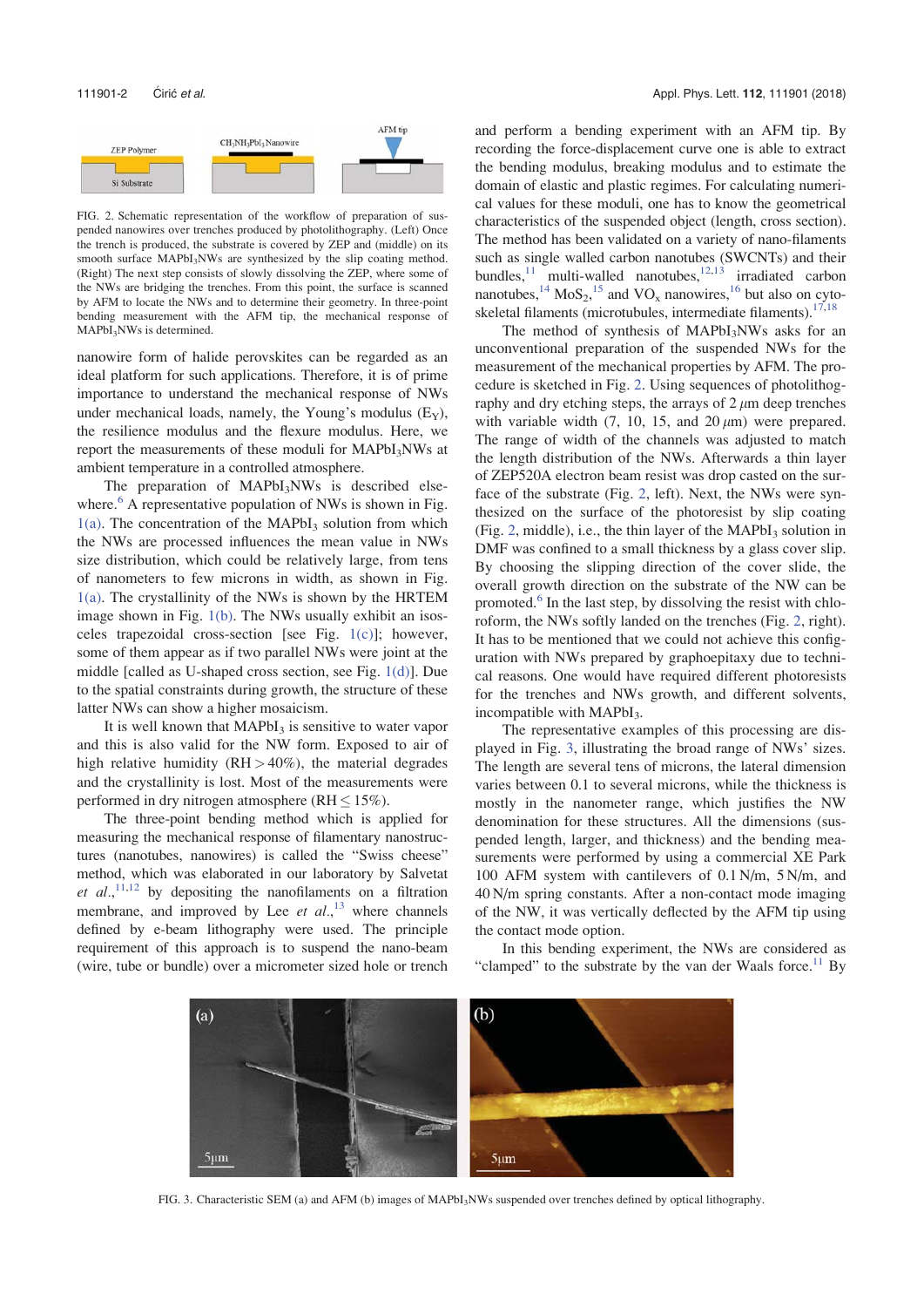

FIG. 4. Typical force-displacement (or stress-strain) curves of the MAPbI<sub>3</sub>NWs. (a) Isosceles trapezoid cross-sectional NWs which show a linear response during the loading-unloading runs with a small remnant deformation. (b) Non-isosceles trapezoidal cross sectional NWs for which, after the elastic response, a plastic deformation follows which is taken over with a steeper linear regime at higher loads. At the end of the loading, this NW has broken. For another sample showing a similar response, on unloading, the plastic deformation is clearly visible in the inset. (The sketch of the profiles was determined by AFM.)

changing the set point, the bending deformation  $\delta_{\rm B}$  of the beam at the midpoint due to vertical load, a typical force–distance curved could be recoded on loading–unloading runs (see Fig. 4), and the numerical values for  $E_Y$  could be obtained using the following expression:

$$
E_Y = \frac{FL^3}{192\delta_B I},\tag{1}
$$

where F is the force applied, L is the suspended length,  $\delta_{\rm B}$  is the deflection of the beam at midpoint, and  $I$  is the moment of inertia of the NW. It is important to determine with accuracy the moment of inertia which is strongly dependent on the geometry of the object. As shown above, the NWs grow rarely in regular, rectangular, or cylindrical cross sections but rather in a "belt shape," with trapezoid cross section, of a width an order of magnitude larger than the corresponding height. For every measured NW, the shape had to be measured, and *I* calculated. In most of the cases, *I* is modeled with an isosceles trapezoidal cross section expressed as  $I = \frac{h^3(a^2 + 4ab + b^2)}{36(a+b)}$ , where h is the height of the trapezoid, and a and b are the parallel sides. It is estimated that the error bar on *I* is in the  $25\% - 30\%$ .

Our experiments showed that the mechanical response of NWs can be successfully characterized by the means of AFM measurements. Nevertheless, it should be noted that the measurements were delicate due to the high sensitivity of the NWs to humidity (which was overcome by confining the AFM into a controlled atmosphere) and due to the versatile sizes and shapes of the NWs (two extreme cases are shown in Fig. 3). This required the measurement of the size of every NW independently. Typical cross sectional shapes are sketched in insert in Fig. 4. Further difficulty is the brittleness of the NWs. For lateral dimensions in the nm range, it was not possible to perform a complete force-distance run.

A typical force-displacement (or stress-strain) curve is shown in Fig. 4(a). The first important feature is that the NW exhibits relatively large domain of elastic response as a function of load. There is only a small remnant deformation (the cross section of the particular NW could be approximated by an isosceles trapezoid, as shown in the inset Fig. 4).  $E_Y$  deduced from this measurement is  $14.2 \pm 3.5$  GPa. Due to the brittle nature of the material, the NW often brakes during the AFM

force-displacement measurements. The averaged calculated fracture strength is found to be in the 50MPa range. Our measurements also allow to extract the resilience module which is a quantity describing the maximum amount of energy a material can absorb without creating a permanent distortion. In principle, high resilience modulus of the material reduces the risk of irreversible material failure. The resilience modulus measured for the NW shown in Fig. 4(a) is of  $(3.1 \pm 0.5) \times 10^4$  J m<sup>-3</sup>, which could be considered as low. In comparison, aluminum has  $2.3 \times 10^5$  J m<sup>-3</sup>, rubber  $2.11 \times 10^6$  J m<sup>-3</sup> values.<sup>19</sup>

A second characteristic force-displacement curve is shown in Fig. 4(b). Based on the AFM images which allow to determine the cross-sectional shape of the NW, it seems that we can relate the S-shape force-displacement curve to NWs with a non-isosceles trapezoidal cross section [see the sketch in Fig. 4(b)]. The loading curve shows an elastic regime for applied force below 10  $\mu$ N with a E<sub>Y1</sub> = 4.4  $\pm$  0.8 GPa, then a plastic deformation follows, with a clear plateau in the forcedisplacement curve. For further increase of the load, a second elastic regime is found ( $E_{Y2} = 6.7 \pm 1.3$  GPa). This is a typical feature of the strain hardening mechanism<sup>20</sup> where the movement of the crystallites under the load (in the plastic regime) takes positions which toughen the material and leads to a new elastic regime. Due to this effect, after unloading the force, a remnant plastic deformation is clearly visible [inset to Fig. 4(b)]. At the end of the loading curve, the NW in the main panel has broken. The calculated rupture or flexure modulus (using the expression  $3FL/2sh2$ ) is  $48 \pm 20$  MPa, [where s is the average of the a and b parallel sides in the isosceles trapezoidal cross section  $s = (a + b)/2$ ].

The feature observed in Fig. 4(b), as suggested earlier, in our view could be linked to the microcrystalline texture of the NWs observed on several NWs by TEM. Our conjecture is, that the irregular cross section of these NWs might be due to double-seeded growth (see video<sup>7</sup>) followed by a topotactic transformation of the translucent yellow DMF-MAPbI<sub>3</sub>NW solvatomorph phase to the final MAPbI<sub>3</sub>NW phase<sup>6,7</sup> via the evaporation of the DMF solvent. The accompanying strain induced by the significant unit cell shrinkage during the topotactic growth generates the microcrystalline structure of the wire and in consequence the S-shaped force-distance curve. In a recent theoretical paper, Yu et  $al^{21}$  have calculated the tensile strength of single-crystalline and polycrystalline MAPbI<sub>3</sub> samples. They obtained 15 vs  $5-7$  GPa for  $E_y$ , respectively. In this frame, the large variation of  $E<sub>y</sub>$  for our NWs might be due to the differences of wire-to-wire crystallinity. At this point, this parameter is out of our control.

The same measuring procedure was applied for several NWs with different cross section (see Table I). The obtained values have a broad dispersion, depending probably on the crystallinity of the NWs. It has to be mentioned that exposure to high relative humidity air rapidly degraded the mechanical properties of NWs; they have  $E_Y$  well below 1 GPa (not reported in Table I) and break easily.

There are interesting reports about the special features in the mechanical response of nanowires coming from the nanometer size. For example, Chen *et al.*<sup>22</sup> and Wang and  $Li<sup>23</sup>$  have shown that the Young's modulus values depend on the diameter in the nanoscale limit. Chen *et al.*<sup>22</sup> have found that for  $ZnO$  nanowires  $E<sub>Y</sub>$  strongly increases with